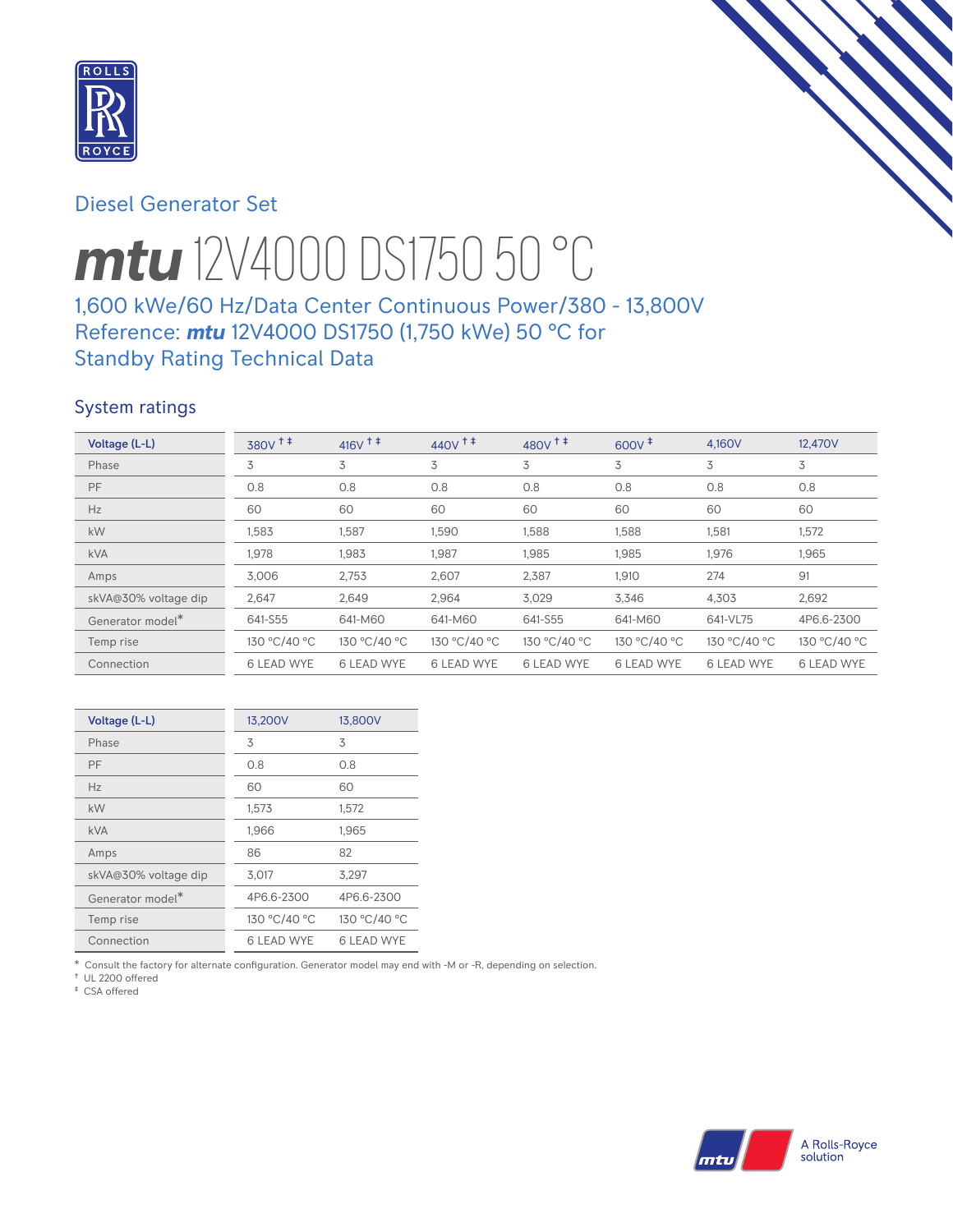# Certifications and standards

#### — Emissions

- EPA Tier 2 certified
- South Coast Air Quality Management District (SCAQMD)
- Generator set is designed and manufactured in facilities certified to standards ISO 9001:2008 and ISO 14001:2004
- Seismic certification optional
	- 2018 IBC certification
	- HCAI pre-approval
- UL 2200 optional (refer to *System ratings* for availability)
- CSA optional (refer to *System ratings* for availability)
	- CSA C22.2 No. 100
	- CSA C22.2 No. 14

# Standard features \*

- Single source supplier
- Global product support
- Two (2) Year/3,000 Hour Basic Limted Warranty
- 12V4000 diesel engine
	- 57.2 liter displacement
	- Common rail fuel injection
	- 4-cycle
- Complete range of accessories
- Cooling system
	- Integral set-mounted
	- Engine-driven fan

# Standard equipment \*

## Engine

- Air cleaners
- Oil pump
- Oil drain extension and shut-off valve
- Centrifugal oil filtration
- Closed crankcase ventilation
- Jacket water pump
- Inter cooler water pump
- Thermostats
- Blower fan and fan drive
- Radiator unit mounted
- Electric starting motor 24V
- Governor electronic Isochronous
- Base structural steel
- SAE flywheel and bell housing
- Charging alternator 24V
- Battery box and cables
- Flexible fuel connectors
- Flexible exhaust connection
- EPA certified engine

#### Generator

- NEMA MG1, IEEE, and ANSI standards compliance for temperature rise and motor starting
- Sustained short circuit current of up to 300% of the rated current for up to 10 seconds
- Self-ventilated and drip-proof
- Superior voltage waveform
- Performance Assurance Certification (PAC)
	- Generator set tested to ISO 8528-5 for transient response
	- Verified product design, quality, and performance integrity
	- All engine systems are prototype and factory tested
- Power rating
	- Data Center Continuous Power (DCCP) rating is optimized for data center applications
	- Uptime Institute compliant for Tier III and IV data centers
	- No runtime limitation
	- 100% load factor
	- 10% overload available
	- Accepts rated load in one step per NFPA 110
- Generator
	- Brushless, rotating field generator
	- 2/3 pitch windings
	- Permanent Magnet Generator (PMG) supply to regulator
	- 300% short circuit capability
- Digital control panel(s)
	- UL recognized, CSA certified, NFPA 110
	- Complete system metering
	- LCD display
- Digital, solid state, volts-per-hertz regulator
- Brushless alternator with brushless pilot exciter
- 4 pole, rotating field
- 1-bearing, sealed
- Flexible coupling
- Full amortisseur windings
- 125% rotor balancing
- 3-phase voltage sensing
- $\pm$  0.25% voltage regulation no load to full load
- 100% of rated load one step
- 5% maximum total harmonic distortion

#### Digital control panel(s)

- Digital metering
- Engine parameters
- Generator protection functions
- Engine protection
- CANBus ECU communications
- Windows®-based software
- Multilingual capability
- Communications to remote annunciator
- Programmable input and output contacts
- UL recognized, CSA certified, CE approved
- Event recording
- IP 54 front panel rating with integrated gasket
- NFPA 110 compatible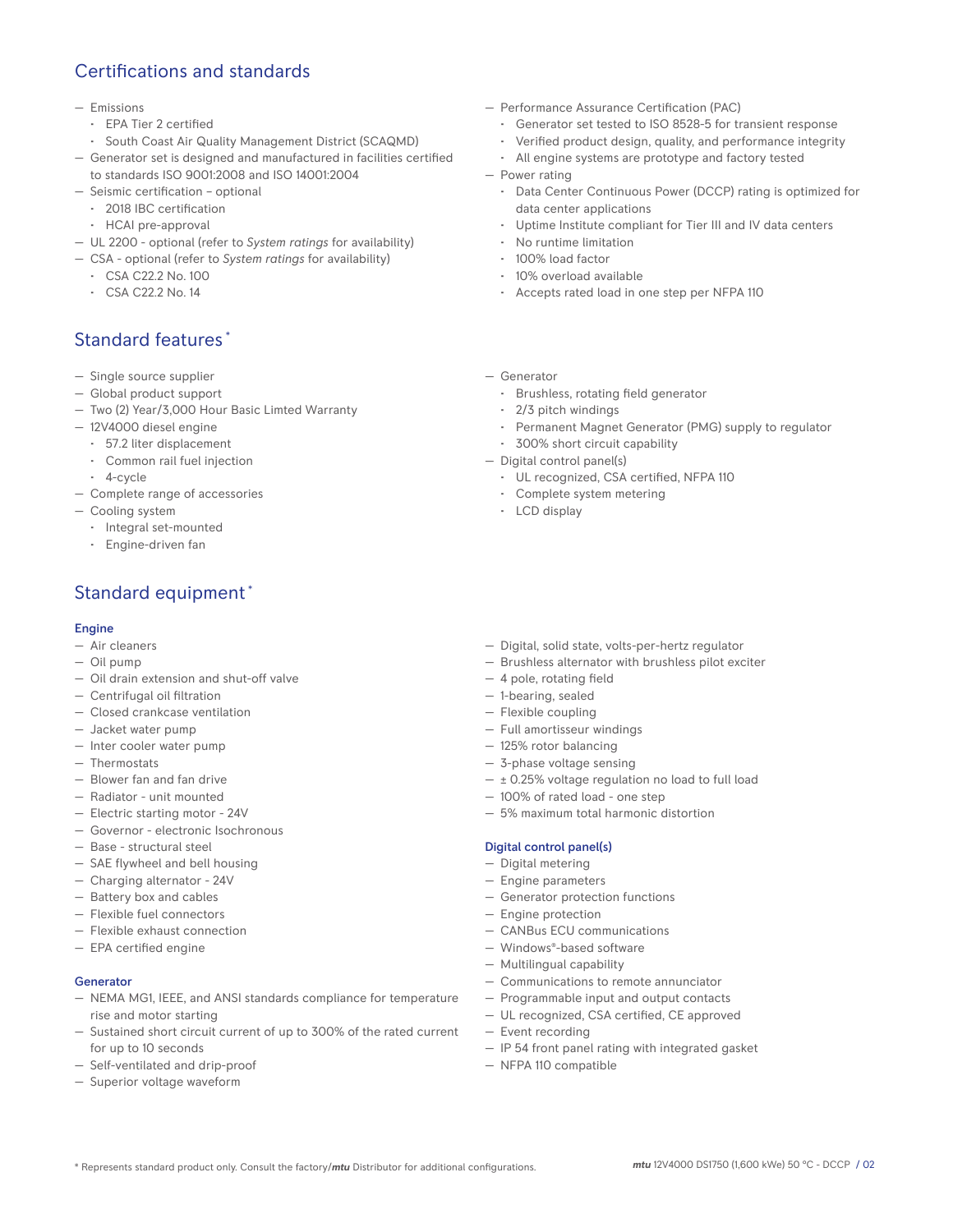# Application data

## Engine

| Manufacturer                         | mtu                           |
|--------------------------------------|-------------------------------|
| Model                                | 12V4000G24S                   |
| Type                                 | 4-cycle                       |
| Arrangement                          | $12-V$                        |
| Displacement: $L$ (in <sup>3</sup> ) | 57.2 (3,491)                  |
| Bore: cm (in)                        | 17 (6.69)                     |
| Stroke: cm (in)                      | 21(8.27)                      |
| Compression ratio                    | 16.5:1                        |
| Rated rpm                            | 1.800                         |
| Engine governor                      | electronic isochronous (ADEC) |
| Maximum power: kWm (bhp)             | 1,736 (2,328)                 |
| Steady state frequency band          | ± 0.25%                       |
| Air cleaner                          | dry                           |
|                                      |                               |

## Liquid capacity

| Total oil system: L (gal)             | 260 (68.7) |
|---------------------------------------|------------|
| Engine jacket water capacity: L (gal) | 160 (42.3) |
| After cooler water capacity: L (gal)  | 40 (10.6)  |
| System coolant capacity: L (gal)      | 583 (154)  |
|                                       |            |

## Electrical

| 24    |
|-------|
| 2.800 |
| 8D    |
|       |
|       |

## Fuel system

| Fuel supply connection size    | #16 JIC $37^\circ$ female |
|--------------------------------|---------------------------|
|                                | 1" NPT adapter provided   |
| Fuel return connection size    | #16 JIC $37^\circ$ female |
|                                | 1" NPT adapter provided   |
| Maximum fuel lift: m (ft)      | 1(3)                      |
| Recommended fuel               | diesel #2                 |
| Total fuel flow: L/hr (gal/hr) | 960 (254)                 |
|                                |                           |

## Fuel consumption

| At 100% of power rating: L/hr (gal/hr)                                | 420 (111)      |
|-----------------------------------------------------------------------|----------------|
| At 75% of power rating: L/hr (gal/hr)                                 | 322 (85)       |
| At 50% of power rating: L/hr (gal/hr)                                 | 227(60)        |
|                                                                       |                |
| Cooling - radiator system                                             |                |
| Ambient capacity of radiator: °C (°F)                                 | 50 (122)       |
| Maximum restriction of cooling air: intake                            |                |
| and discharge side of radiator: kPa (in. H <sub>2</sub> O)            | 0.12(0.5)      |
| Water pump capacity: L/min (gpm)                                      | 1,117 (295)    |
| After cooler pump capacity: L/min (gpm)                               | 583 (154)      |
| Heat rejection to coolant: kW (BTUM)                                  | 640 (36,396)   |
| Heat rejection to after cooler: kW (BTUM)                             | 440 (25,022)   |
| Heat radiated to ambient: kW (BTUM)                                   | 160 (9,124)    |
|                                                                       | 76.2 (102.2)   |
| Fan power: kW (hp)                                                    |                |
| Air requirements                                                      |                |
| Aspirating: *m <sup>3</sup> /min (SCFM)                               | 138 (4,873)    |
| Air flow required for radiator                                        |                |
| cooled unit: *m <sup>3</sup> /min (SCFM)                              | 2,027 (71,579) |
| Remote cooled applications; air flow required for                     |                |
| dissipation of radiated generator set heat for a                      |                |
|                                                                       |                |
| maximum of 25 °F rise: *m <sup>3</sup> /min (SCFM)                    | 586 (20,830)   |
| * Air density = 1.184 kg/m <sup>3</sup> (0.0739 lbm/ft <sup>3</sup> ) |                |
|                                                                       |                |
| <b>Exhaust system</b>                                                 |                |
| Gas temperature (stack): °C (°F)                                      | 435 (815)      |
| Gas volume at stack temperature: m <sup>3</sup> /min (CFM)            | 342 (12,078)   |
|                                                                       |                |

| Maximum allowable back pressure at                          |           |
|-------------------------------------------------------------|-----------|
| outlet of engine, before piping: kPa (in. H <sub>2</sub> O) | 8.5(34.1) |